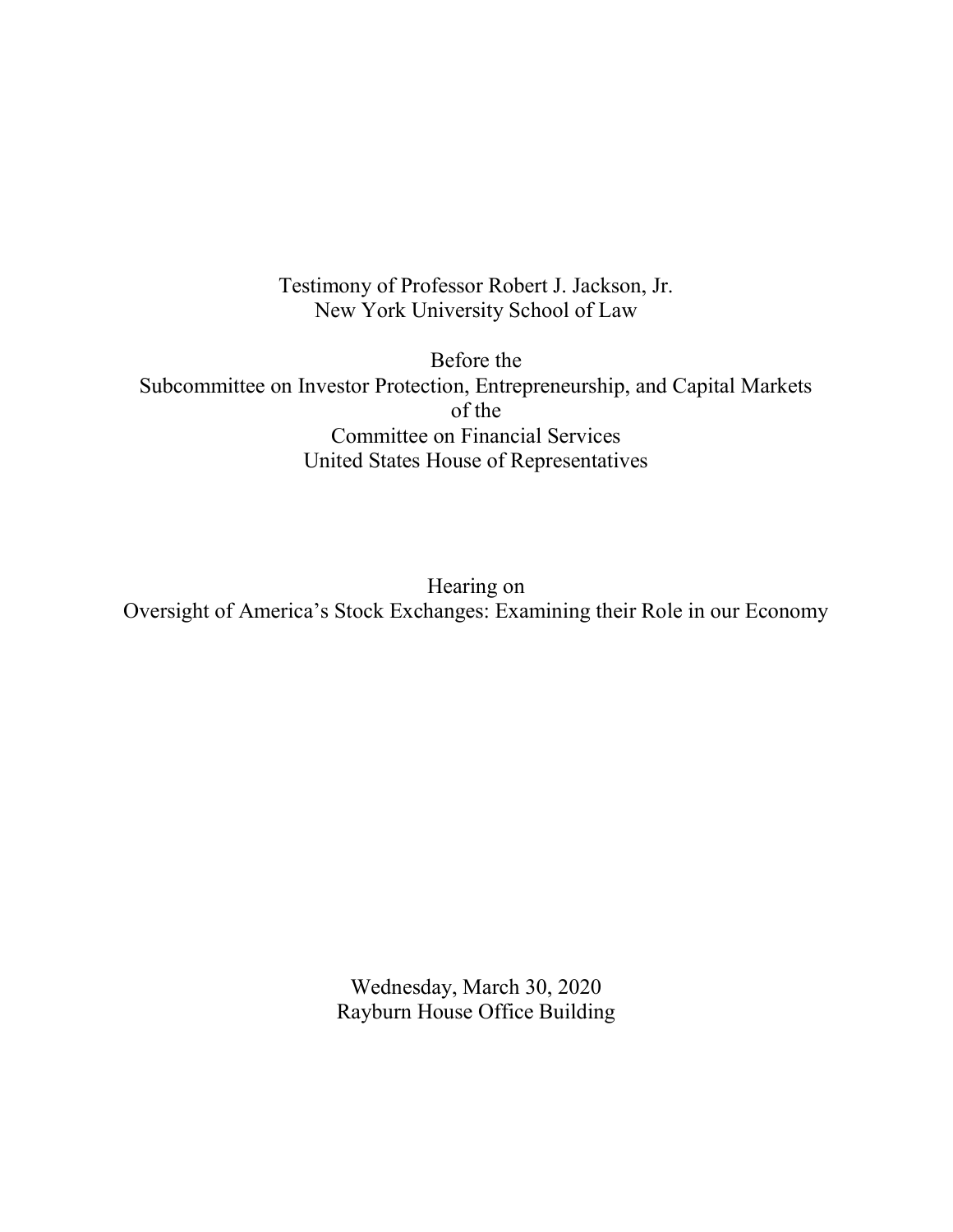Thank you, Chairman Sherman, and thank you, Ranking Member Huizenga, for the opportunity to testify before you today about the oversight of the Nation's stock exchanges. For someone like me, our stock exchanges are a symbol of how investing can change the lives of American middle-class families. You see, I was born in the Bronx, New York, to a big Irish Catholic family. My mother is one of nine kids, and my father is one of five. The day I was born, none of them had been to college. So my parents plowed their paychecks into the stock market each week, confident that their savings could give their son the chance to go to school. Forty years later, my parents sat behind me at my Senate confirmation hearing to be a Commissioner of the Securities and Exchange Commission. So to me, our stock exchanges not only encourage investment and entrepreneurship and growth. They make it possible for two middle-class parents to change their son's life. Our stock exchanges are at the core of the American dream. That's why it is crucial that our exchanges give investors a level playing field—and it's why today's hearing is so important.

While I served as a Commissioner, I was fortunate enough to give two speeches—one hosted by George Mason University and the Healthy Markets Association, the other by the Open Markets Institute on what I think is the uniquely American solution to the problems that plague our exchanges: competition.<sup>1</sup> Those institutions are very different ideologically, but they reflect strong bipartisan support for ensuring that exchanges compete like all American businesses should: by adding value, not leveraging their market power and legal status. During my time on the Commission, my Office led a series of initiatives designed to achieve just that.<sup>2</sup> Unfortunately, exchanges have used litigation and lobbying to stall important progress on these issues. Several of the bills you are considering today would leave no doubt that the SEC has the authority it needs to make our exchanges more than mere symbols of competition—and instead businesses that thrive based on innovation, not litigation. I consider that legislation in further detail below.

<sup>&</sup>lt;sup>1</sup> SEC Commissioner Robert J. Jackson, Jr., Unfair Exchange: The State of America's Stock Markets (remarks at George Mason University, Sept. 19, 2018); SEC Commissioner Robert J. Jackson, Jr., Competition: The Forgotten Fourth Pillar of the SEC's Mission (remarks at the Open Market Institute, Oct. 11, 2018).

 $^{2}$  *Id.* ("[M]y office will work closely with [then-] Director Redfearn [on] market data.").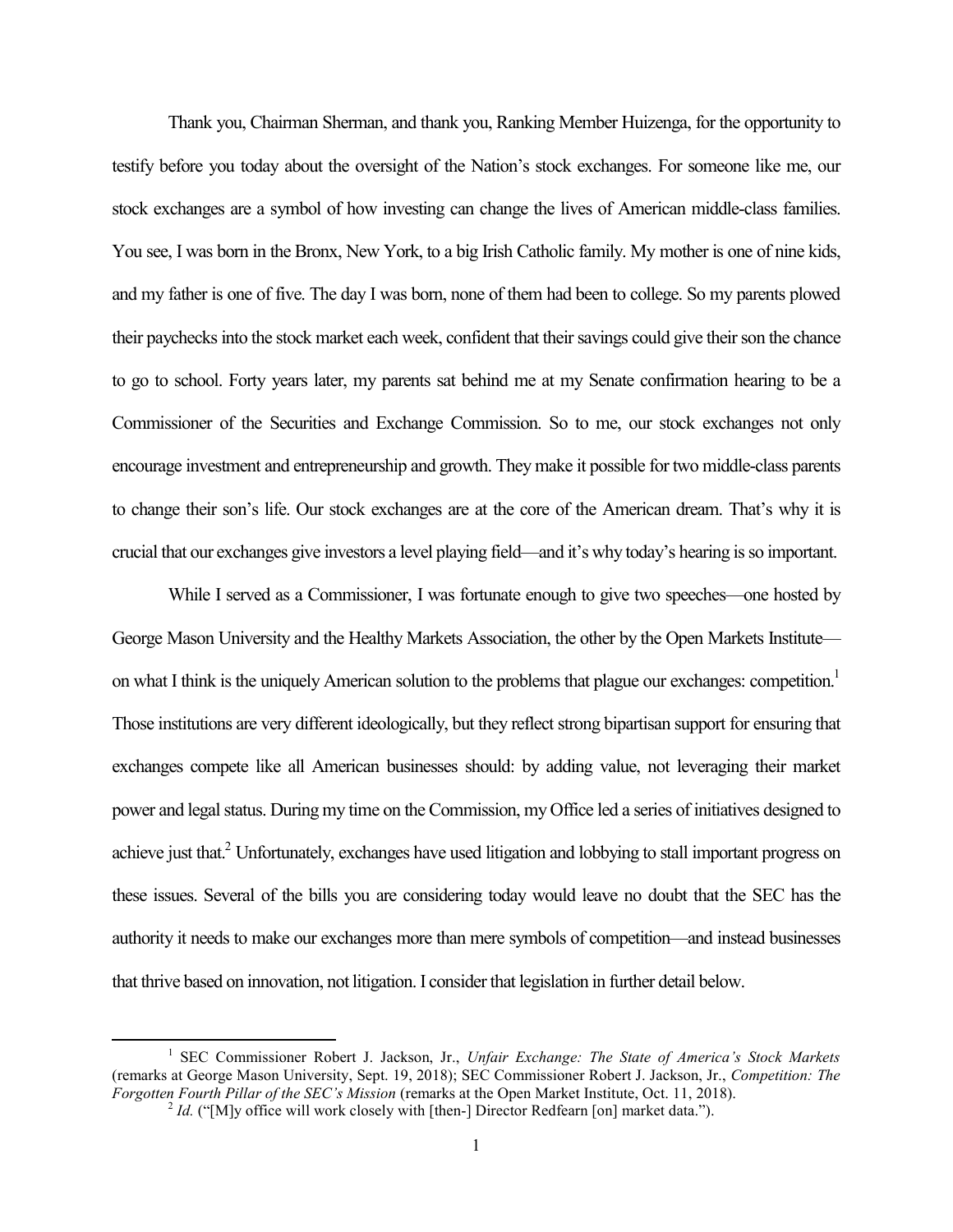## I.THE LACK OF COMPETITION AT OUR STOCK EXCHANGES

When I first took office at the SEC, I asked our Staff to explain a puzzling fact: Even though we had 13 public stock exchanges at the time, 12 of them were owned by 3 companies.<sup>3</sup> Because I've worked on mergers and acquisitions as an investment banker and corporate lawyer, I'm familiar with the economies of scale that justify acquisitions. But I have rarely come across an industry where conglomerates buy, and then continue to run, identical businesses. So I asked the Staff: why are our markets structured this way?

 The answer lies in who decides what data investors get on stock prices. We have a twotiered system of stock-price information—a lower-quality public feed and generally higherquality private ones.<sup>4</sup> We allow the exchanges to run both—while profiting from private feeds. The more exchanges a company owns, the more private data feeds they can charge for—even if doing so conflicts with overall market efficiency.<sup>5</sup> As a result, the public feed is slower and less reliable than the private feeds the exchanges sell. That's because exchanges have understandably underinvested in the public feed—a product they compete with. As I've said before, it's like letting Barnes & Noble run our public libraries: nobody should be surprised to find that our libraries don't have enough books.<sup>6</sup>

 $3$  Since then, new entrants to the market have brought welcome innovation to our market structure. But even those new entrants cannot resist repeating the rent-seeking approach of the incumbent exchanges. The reason, of course, is that our stock-market structure has arisen not from the problematic conduct of a particular exchange but instead the incentives the law gives them. MEMX, MEMX to Charge for Market Data, MARKETS MEDIA (Feb. 10, 2022) (announcing that MEMX, an exchange launched in 2020 "by a diverse group of participants to benefit all investors" will now charge for market data after achieving 4% market share).

<sup>&</sup>lt;sup>4</sup> As I have before, for ease of exposition I generally refer to the CTA/CQ plan and the UTP/OTC NMS plans, which most call the "two centralized Securities Information Processors ("SIPs") to which all exchanges are required to report," as the "public feed" for purposes of this testimony. Robert P. Bartlett, III & Justin McCrary, How Rigged Are Stock Markets? Evidence from Microsecond Timestamps, 45 J. FIN. MKTS. 37 (2019); see also Shenwei Ding, John Hanna & Terrence Hendershott, How Slow is the NBBO? A Comparison with Direct Exchange Feeds, 49 FIN. REV. 313 (2014).

<sup>&</sup>lt;sup>5</sup> Giovanni Cespa & Thierry Foucalt, Sale of Price Information by Exchanges: Does it Promote Price Discovery?, 60 MGMT. SCI. 1 (2014) (pointing out that exchanges jointly price trading and market data fees, creating incentives to charge more at the cost of potential price discovery).

 $^6$  Jackson, Unfair Exchange: The State of America's Stock Markets, supra note 1.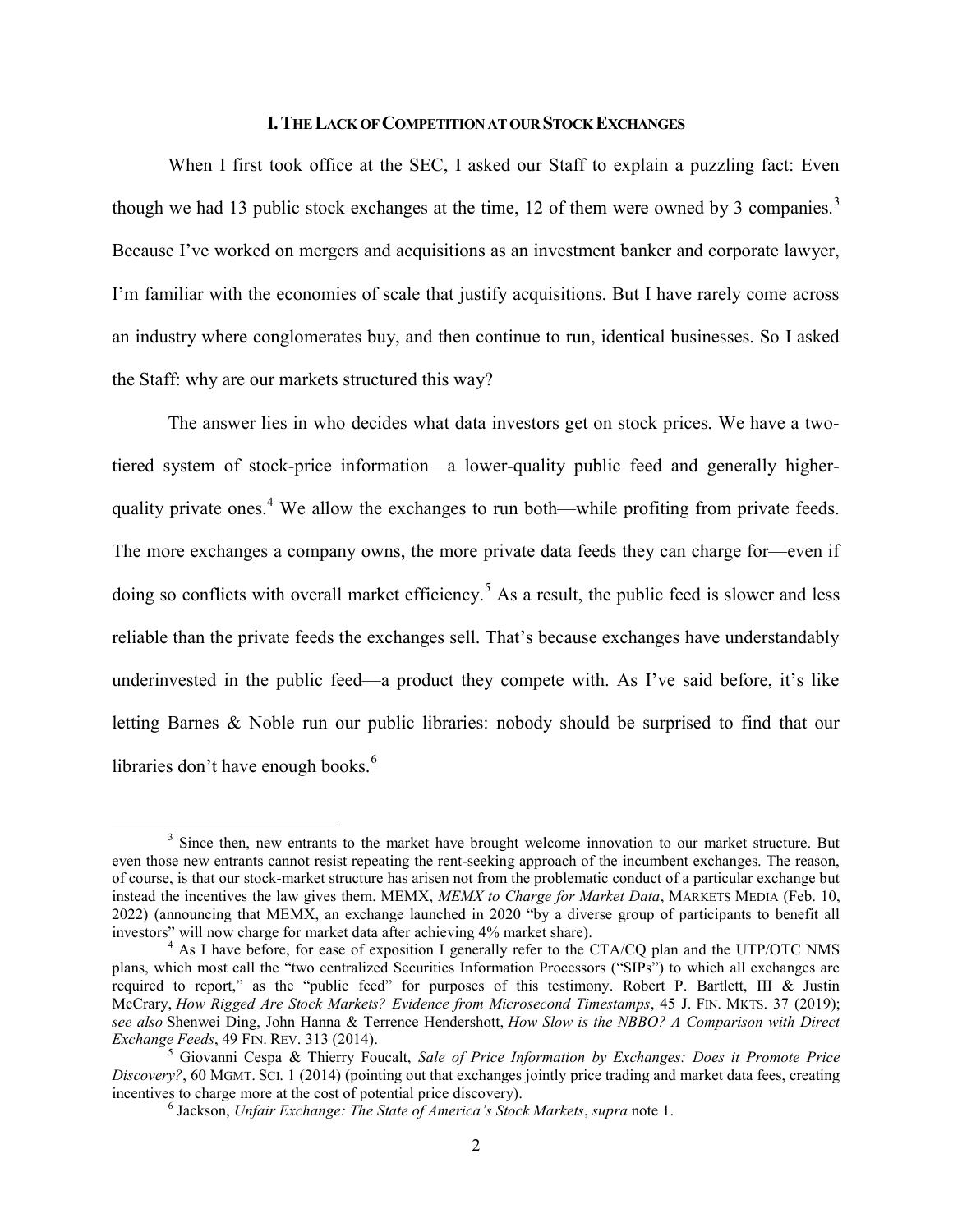During my tenure, the SEC took several key steps to address exchanges' power over stock-price data. Today, I'll emphasize two of them. First, the Commission adopted rules requiring exchanges to upgrade the public feed by including additional information that has become essential to trading in modern markets.<sup>7</sup> Second, the SEC adopted rules requiring the exchanges to propose reforms to the governance of the public feeds, so that other stakeholders have a say in the quality—and price—of the information available to investors. $8<sup>8</sup>$ 

Exchanges responded to these reforms as they almost always do:  $9$  by suing, exercising the free<sup>10</sup> option the courts have given regulated entities to block changes to market structure.<sup>11</sup> For the exchanges, such litigation has little downside, since they can continue to extract rents from investors while courts consider their claims. And the upside is significant: good lawyers sometimes persuade courts to second-guess financial regulatory decisions exchanges don't like.<sup>12</sup>

<sup>7</sup> U.S. Sec. & Exch. Comm'n, Release No. 34-90610, File No. S7-03-20, Final Rule: Market Data Infrastructure at 24 (Dec. 9, 2020) (redefining "core" market data to include, among other things, odd-lot quotations, which are increasingly common in a market with high-priced stocks like Amazon; depth-of-book data, which is used to evaluate liquidity for larger trades; and auction information, which is used in determining the most important price of the trading day—the closing price).

<sup>&</sup>lt;sup>8</sup> U.S. Sec. & Exch. Comm'n, Release No. 34-88827, File No. 4-757, Order Directing the Exchanges and the Financial Industry Regulatory Authority to Improve Governance of Market Data Plans (May 6, 2020).

<sup>&</sup>lt;sup>9</sup> History teaches that Congressional intervention is often necessary to modernize equity market structure. Indeed, when the SEC sought to create a consolidated trade and quote system in the early 1970s, it was met with four years of "foot dragging" and constant threats of litigation. JOEL SELIGMAN, THE TRANSFORMATION OF WALL STREET 503-506 (3d ed. 2003) (quoting my predecessor, A.A. Sommer, on the SEC's efforts to get the New York Stock Exchange to implement a consolidated tape). Only when Congress intervened by passing the 1975 Securities Act amendments did NYSE acquiesce, and the SEC was able to finalize Rule 11Ac1-1 to make consolidated quote information available to the public. Senate Rep. No. 93-865, 93d Cong., 2d Sess. (1974), 5-8 (finding that questions of SEC authority to establish consolidated data feeds created unnecessary delays in modernizing markets).

 $10$  It's technically true, of course, that litigation is not free; the lawyers who make a living on these suits are not inexpensive. See, e.g., Robert Schmidt, Suing the Government? Call Scalia!, BLOOMBERG NEWS (Jan. 26, 2012). But the expense of even exceptional attorneys is trivial compared to the loss of valuable rents, so the exchanges' economic decision whether to sue is usually straightforward.

 $11$  See, e.g., Alexander Osipovich, Nasdaq, NYSE Sue SEC to Block Market Data Overhaul, WALL ST. J. (Feb. 9, 2021) (exchange litigation over the SEC rule requiring more detailed information in the public feed); The Nasdaq Stock Market, LLC et al. v. SEC, No. 21-1167 (Aug. 9, 2021) (same, over the SEC rule giving stakeholders a say over the construction and pricing of the public feed); see also Stacey Cunningham CEO, New York Stock Exchange, We're Suing the SEC to Protect the Stock Market, WALL ST. J. (Feb. 14, 2019) (you get the idea).

<sup>&</sup>lt;sup>12</sup> See, e.g., Robert J. Jackson, Jr., Cost-Benefit Analysis and the Courts, 78 LAW & CONTEMP. PROBS. 55, 64 (2015) (arguing that "federal judges and their law clerks are ill-suited to conduct or even to carefully review [regulatory decisions] in the area of financial regulation").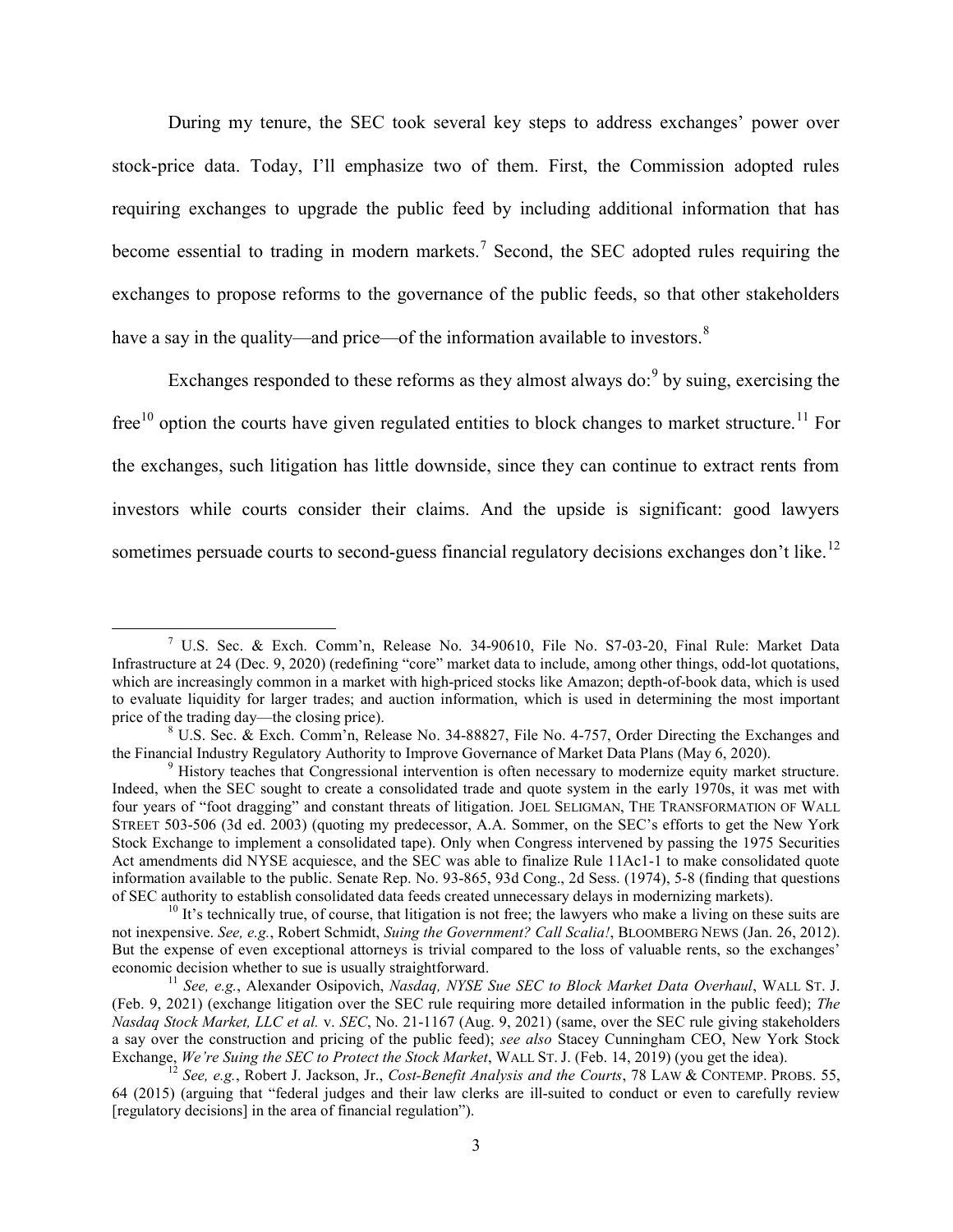So exchanges nearly always have incentives to sue. The result is that much of the market structure reforms I worked to implement as a Commissioner still haven't happened.

That's why the Securities Exchange Reform Act of 2022 is so important.<sup>13</sup> Among other things, the Act would leave no doubt about the Commission's authority to require exchanges to give stakeholders a say about the pricing and quality of the public feed. Rather than litigation that is good for lawyers and lobbyists but not investors, our markets need common-sense reforms like those the SEC has adopted after years of careful consideration and consultation. The Act ensures that Congress, not exchange lawyers, will determine when those reforms arrive.

## II. THE END OF EXCHANGES AS CORPORATE GOVERNANCE GATEKEEPERS

 The Act would also address another vestige of our outdated regulatory structure: although our exchanges are now private, profit-making entities, when they're sued they seek the shield of governmental immunity.<sup>14</sup> Generally, market participants expect to be held liable for the harm that they cause, and this expectation gives them incentives to take care when dealing with others. Government actors, by contrast, are usually held harmless from liability, so that their decisions reflect optimal policy. Exchanges contend that they are regulatory entities, so should be immune from liability when their profit-maximizing decisions harm investors.

<sup>&</sup>lt;sup>13</sup> H.R. SECURITIES EXCHANGE REFORM ACT OF 2022, Section 4 ("Any self-regulatory organizations") acting jointly [to] regulate a national market system (or subsystem thereof) shall include as voting members of such national market system non-SRO Voting Representatives" in the manner described" by the SEC in its August 2021 plan adoption order).

<sup>&</sup>lt;sup>14</sup> U.S. Sec. & Exch. Comm'n, Release No. 69655, File No. 3-15339, In the Matter of The Nasdaq Stock Market, LLC and Nasdaq Execution Services, LLC at  $\P$ 23 (in Facebook's infamous botched IPO on Nasdaq, the exchange failed to take steps to ensure that the IPO would run smoothly, opting to open trading despite being aware of potential technical problems). Nasdaq later claimed immunity from liability in a securities class-action suit against Facebook in which Nasdaq was named as a defendant for negligent management of the IPO. The court accepted some of those arguments, but cautioned that absolute regulatory immunity would create substantial moral hazard problems. In re Facebook, Inc., IPO Sec. & Derivative Litig., 986 F. Supp. 2d 428, 453 (S.D.N.Y. 2013) ("While the doctrine of SRO [immunity] must continue to ensure regulatory independence, it cannot be applied to allow blanket protection for exchanges when they fail to exercise due care in their pursuit of profit."). See also City of Providence v. BATS Global Markets, Inc., 878 F.3d 36, 47 (2d Cir. 2018) (noting that the exchanges attempted to invoke absolute immunity in a case that did "not involve any exchange conduct that [the court] could properly characterize as regulatory").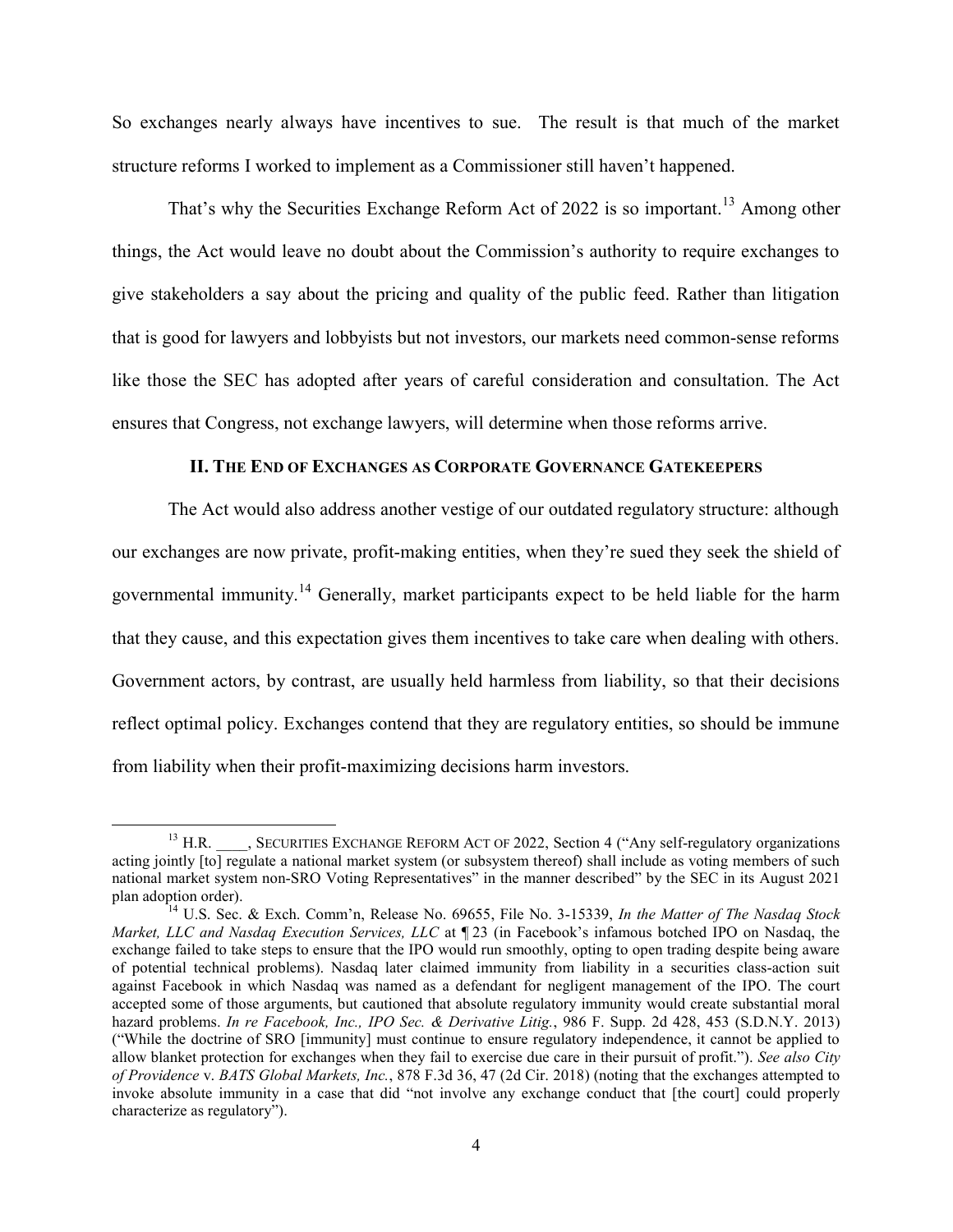When I was a corporate lawyer—that is, before exchanges became for-profit entities that was a better argument. Back then, exchanges developed meaningful corporate-governance rules that gave investors a chance to hold insiders accountable.<sup>15</sup> But today, the exchanges' profit motive leads them to pursue listings, not investor protection. To see how those incentives influence exchanges, consider WeWork's withdrawn IPO. To attract the company's listing, the Wall Street Journal reported, the New York Stock Exchange offered to change the cups in its cafeteria, and Nasdaq offered to create a new index called the We Fifty.<sup>16</sup> A regulator would have asked the hard questions about the company's business and governance that eventually led to the IPO's withdrawal; instead, exchanges followed their profit motive.

 Exchanges that have exited the business of corporate governance want to have it both ways, pursuing profit when it suits them and the shield of regulatory immunity when it doesn't. But we've learned through hard experience that extending the government's protections to profitmaking actors gives them reason to take excessive risk, since they privatize the gains from their actions but do not bear the losses.<sup>17</sup> Moreover, exchange rulebooks impose low liability limits even when exchanges are found liable for investor losses.<sup>18</sup> Both are inconsistent with the accountability we see in competitive markets—and both put investors at risk of losses from exchange activities shielded by government protection.

<sup>&</sup>lt;sup>15</sup> See, e.g., NEW YORK STOCK EXCHANGE LISTING STANDARDS  $\S$  303(A) (establishing, among other things, standards for director independence at publicly traded firms).

<sup>&</sup>lt;sup>16</sup> Maureen Farrell, Liz Hoffman, Eliot Brown & David Benoit, *The Fall of WeWork: How a Startup* Darling Came Unglued, WALL ST. J. (Oct. 24, 2019) (in order to attract the ultimately unsuccessful WeWork IPO listing NYSE, President Stacey Cunningham offered to eliminate plastic cups in the NYSE cafeteria, and Nasdaq CEO Adena Friedman one-upped the competition by offering to create a new index, the We 50, of companies committed to sustainability.)

<sup>&</sup>lt;sup>17</sup> SEC Commissioner Robert J. Jackson, Jr., Statement on Proposed Amendments to the Volcker Rule (June 5, 2018) ("Rolling back the Volcker Rule while failing to address pay practices that allow bankers to profit from proprietary trading puts American investors, taxpayers, and markets at risk.").

<sup>&</sup>lt;sup>18</sup> Merritt Fox & Gabriel Rauterberg, *Stock Market Futurism*, 42 J. CORP. L. 793, 802 (2017) ("[L]iability limits are most questionable when exchanges are providing functionalities identical to those of broker-dealers. Here, as many market participants have objected, the exchanges seem to be subsidized by law with their liability limits granting them an anti-competitive advantage when providing an identical service to a broker-dealer.").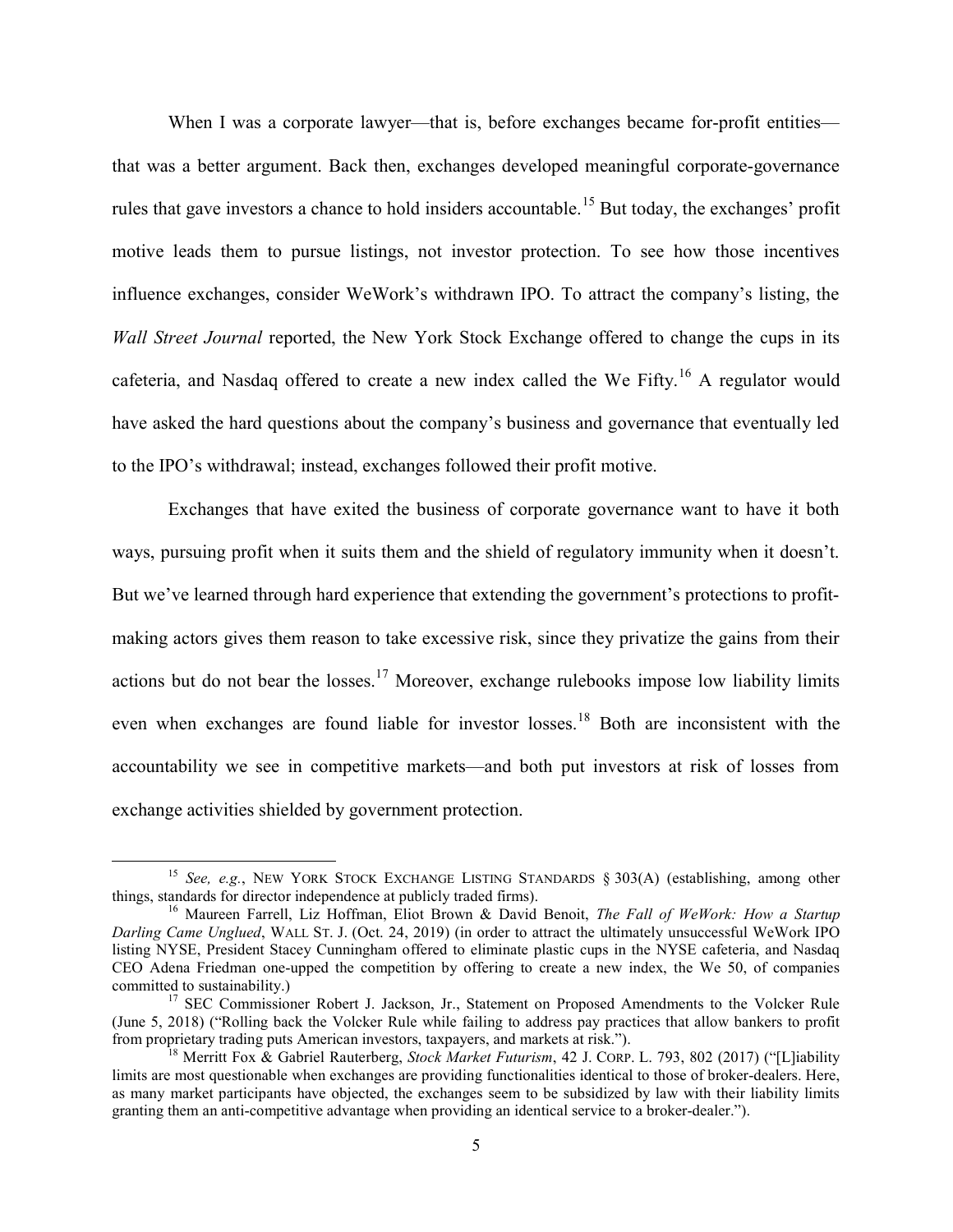That's why the Securities Exchange Reform Act's provisions on this subject are crucial to giving American investors the market structure they deserve. By making clear that exchanges cannot claim immunity for market activities, the Act would put to rest the idea that exchanges can avoid the accountability all market participants face for their actions.<sup>19</sup> And by stopping exchanges from adopting rules that limit their liability, the Act would put market forces back to work in exchanges' approach to risky decisions.<sup>20</sup> Rather than continue to litigate these questions at investor expense, the Act would force exchanges to compete for investors' business.<sup>21</sup>

 Because the exchanges have exited the business of corporate accountability, it's also important that you are considering today bills on the use of dual-class stock at public companies. The exchanges of the past were gatekeepers, providing basic corporate-governance guarantees to investors. But, as the WeWork experience showed, today's exchanges are racing to the bottom, attempting to attract the hottest listings despite their questionable corporate governance practices. That's why the use of dual-class stock, which gives corporate insiders more votes than ordinary investors—and thus hammerlock control of their companies—has become so widespread.<sup>22</sup>

<sup>&</sup>lt;sup>19</sup> H.R. , SECURITIES EXCHANGE REFORM ACT OF 2022, Section 2 ("A national securities exchange shall not be immune from the jurisdiction of courts of the United States or of the States in any case in which the action is based upon an activity carried on by such exchange in the operation of the exchange's own market or the sale of products and services arising out of such activity.").

<sup>&</sup>lt;sup>20</sup> Id. Section 3 ("The rules of the exchange do not include any rules-based limitation on the liability of the exchange for any loss, expense, damages or claims that arise out of the use of enjoyment of the facilities of the facilities or services afforded by the exchange, any interruption in or failure or unavailability of any such facilities or services, or any action taken or omitted to be taken in respect of the business of the exchange.").

<sup>&</sup>lt;sup>21</sup> I note, however, that the Act does not address the SEC's choice to use the National Market System process, rather than direct rulemaking, in addressing the conflicts of interest in the governance of the public feed. That decision, in January 2020, was a mistake; indeed, I dissented from that choice, noting my concern that "[r]ather than give investors a real say over the data that drives our markets, [the SEC chose to] invit[e] for-profit exchanges to draft their own rules on these questions," an approach that had "failed investors before." Commissioner Robert J. Jackson, Jr., Statement on Reforming Stock Exchange Governance (Jan. 8, 2020). I predicted then that the decision would "impose months of additional delay." *Id.* I was wrong: it is now more than two years later, and these badly needed reforms are still not in place.

<sup>&</sup>lt;sup>22</sup> Dhruv Aggarwal, Ofer Eldar, Yael V. Hochberg & Lubomir P. Litovd, *The Rise of Dual-Class Stock*  $IPOs$ , 144 J. FIN. ECON. 122 (2022) (documenting a rise in dual class stock due to greater availability of private capital, giving founders greater control).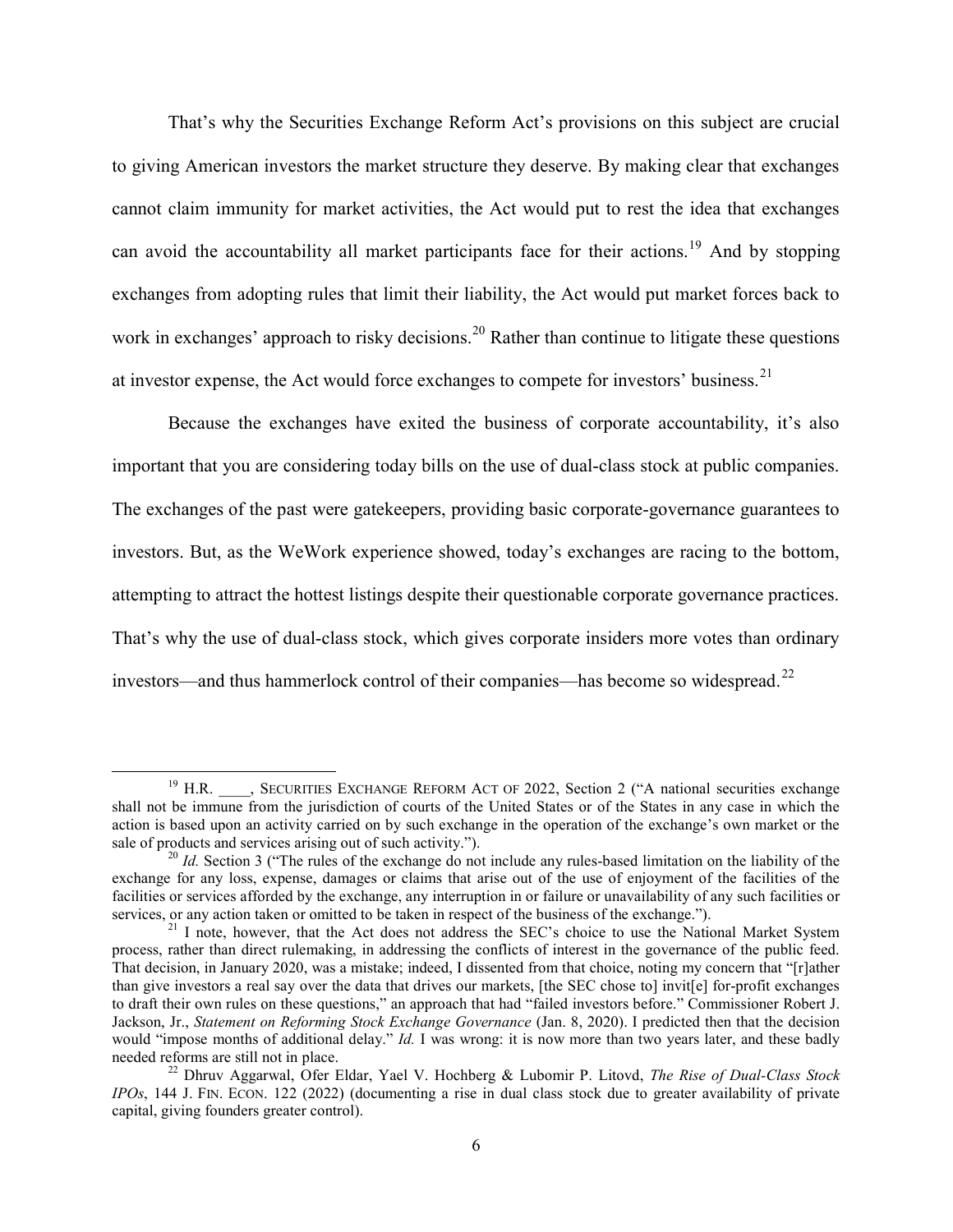It wasn't always that way. For decades, the New York Stock Exchange refused even to list companies with nonvoting shares.<sup>23</sup> But after lobbying from corporate insiders in the 1980s, NYSE reversed course, and today companies crucial to the American economy and society are controlled through dual-class structures. The practice has gone so far as to allow insiders to pass control of American public companies to their chosen heirs—America's own corporate royalty.<sup>24</sup> The Council of Institutional Investors and Blackrock, who together represent millions of American investors, petitioned the exchanges years ago to place some limit on the use of dual class. The exchanges have done nothing to address it.<sup>25</sup>

 That's why the bills before you establishing minimum listing standards for multi-class stock companies are so important. Since for-profit stock exchanges pursue listings, not investor protection, they cannot be expected to adopt such limits on their own. Putting to one side the optimal approach to this question, all should agree that exchanges have no economic incentive to limit the use of dual class.<sup>26</sup> The bill before you that would require an accountability vote at dualclass firms seven years after an IPO offers an attractive balance between accountability and the freedom visionary founders need to grow our most exciting young companies.<sup>27</sup>

<sup>&</sup>lt;sup>23</sup> NYSE's famous decision in 1926 to list nonvoting shares of Dodge Motor Company led to public debate about the implications of that structure for accountability, and in 1940 NYSE announced that it would not list firms with nonvoting common stock. Before then, restrictions on shareholder voting rights were more common although, of course, that was before the SEC even existed. See Stephen Bainbridge, PROFESSORBAINBRIDGE.COM, Understanding Dual-Class Stock Part I: An Historical Perspective (Sept. 9, 2017).

<sup>&</sup>lt;sup>24</sup> SEC Commissioner Robert J. Jackson, Jr., Perpetual Dual-Class Stock: The Case Against Corporate Royalty (Feb. 15, 2018).

<sup>&</sup>lt;sup>25</sup> See Ken Bertsch, Amy Borrus & Jeff Mahoney, Council of Institutional Investors, *Petition to NYSE on* Multiclass Sunset Provisions, HARV. L. SCH. F. CORP. GOV. (Nov. 2, 2018); see also COUNCIL OF INSTITUTIONAL INVESTORS, INVESTORS PETITION NYSE, NASDAQ (Oct. 24, 2018) ("We encourage U.S. exchanges to show global leadership on voting rights by requiring companies to either automatically convert or give shareholders the right to extend a multi-class structure." (quoting Barbara Novick, Blackrock Co-Founder and Vice Chairman)).

<sup>&</sup>lt;sup>26</sup> See Jill Fisch & Steven Davidoff Solomon, *The Problem of Sunsets*, 99 B.U. L. REV. 1056 (2019) (contending that event-based, rather than time-based, sunsets may be preferable); see also NASDAQ STOCK MARKET COMPANY RULEBOOK 5900. COMPANY LISTING FEES (listing fees can provide tens or even hundreds of thousands of dollars of annual exchange revenue—per listed company).

 $^{27}$  H.R.  $\qquad$ , TO AMEND THE SECURITIES EXCHANGE ACT OF 1934 TO IMPROVE THE GOVERNANCE OF MULTI-CLASS STOCK COMPANIES. That bill reflects empirical evidence suggesting that value-enhancing effects of dual-class structures wane over time. See id. at 1073 (citing Martijn Cremers, Beni Lauterbach & Anete Pajuste, The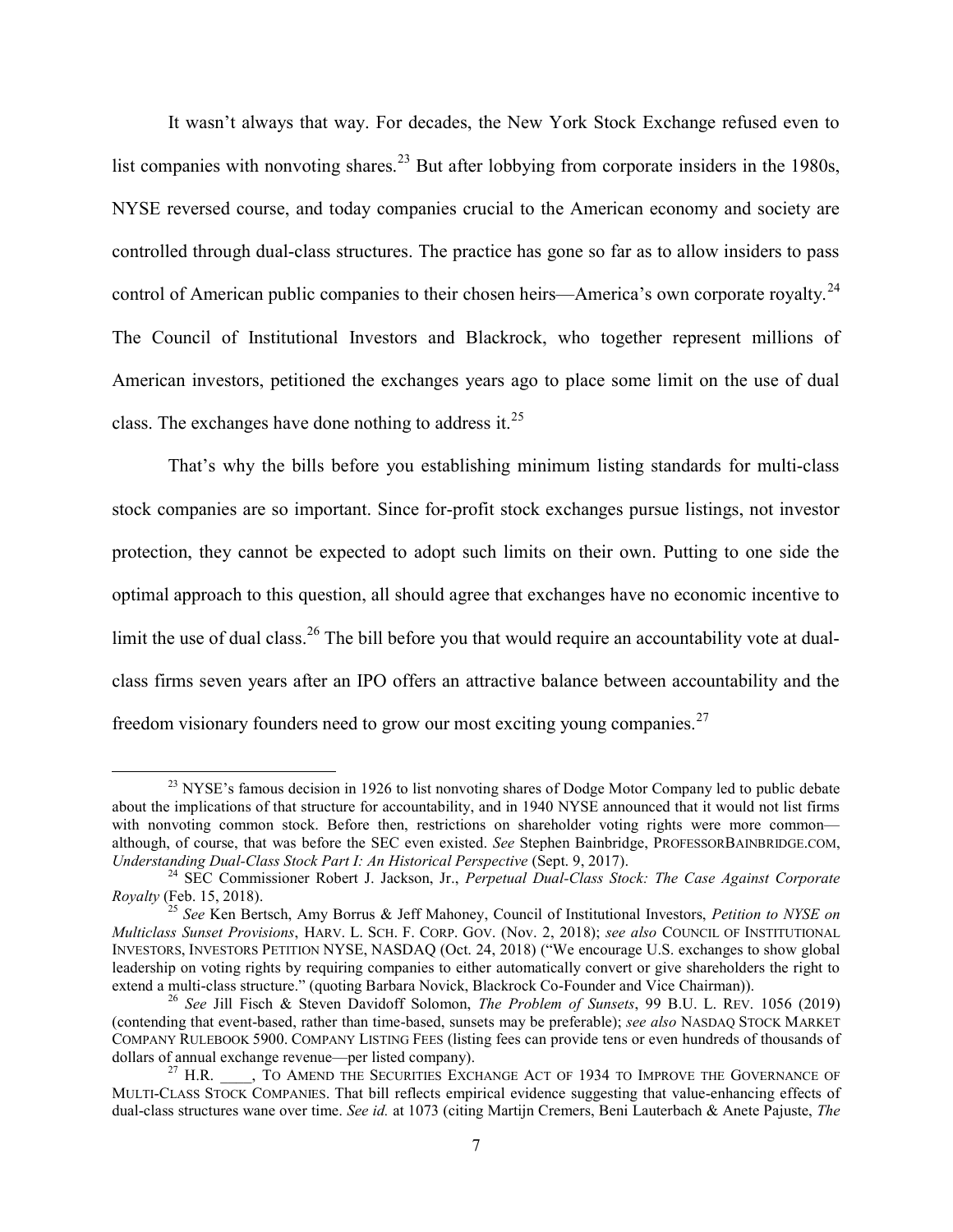But exchanges' weak incentives to help investors hold corporate insiders accountable are now coupled with the explosive growth of our private capital markets. As my friend and colleague Commissioner Allison Lee has ably explained, the growth of private markets is not an accident, but instead a consequence of deliberate policy choices.<sup>28</sup> Those choices have created new sources of private capital, increasing founders' power,<sup>29</sup> and while sophisticated early-stage investors are able to bargain for contractual provisions that protect their rights, ordinary investors in initial public offerings do not have the same opportunities.<sup>30</sup> Thus, any changes to the balance between public and private markets should consider the effects of expanding private markets on investors' power to hold insiders accountable in public markets.

That's why I am skeptical of bills creating new exchanges for companies that are not yet public. Although I appreciate that founders, investors, and employees in startup companies need liquidity, I am wary about providing that liquidity at the cost of public-company accountability. At a time when private capital markets are larger than ever, it is hard to see why creating venues to produce even larger private firms, with even more power over their eventual public investors,

Life Cycle of Dual-Class Firms (ECGI Working Paper No. 550, 2018), and Lucian Bebchuk & Kobi Kastiel, The Untenable Case for Perpetual Dual-Class Stock, 103 VA. L. REV. 585, 631 (2017)). While the interpretation of that evidence is contestable, see Fisch & Davidoff, supra note 26, those who favor economic analysis in the design of securities law should engage with this evidence—not gesture towards the assumption that IPO markets are efficient.

 $28$  SEC Commissioner Allison H. Lee, Going Dark: The Growth of Private Markets and the Impact on Investors and the Economy (Oct. 12, 2021) ("[T]he single most significant development in securities markets in the new millennium has been the explosive growth of private markets.").

 $^{29}$  Michael Ewens & Joan Farre-Mensa, The Deregulation of the Private Equity Markets and the Decline in IPOs, 33 REV. FIN. STUD. 5463 (2020) (finding that the adoption of the National Securities Markets Improvement Act of 1996 significantly increased the capital available for late-stage private startups, allowing them to grow larger prior to raising public capital).

 $30$  Will Gornall & Ilya A. Strebulaev, Squaring Venture Capital Valuations with Reality, 135 J. FIN. ECON. 120 (2020) (documenting that 56% of unicorn IPOs appear to be overvalued as they are based on the economic rights of investors in prior financing rounds, which common-stock investors in public markets do not receive). To be sure, public investors are increasingly able to access exposure to late-stage startups through mutual fund investments. Sergey Chernenko, Josh Lerner & Yao Zeng, Mutual Funds as Venture Capitalists? Evidence from Unicorns, 34 REV. FIN. STUD. 2362 (2021) (finding that "mutual funds are more likely to invest in late rounds, hot sectors, and larger firms").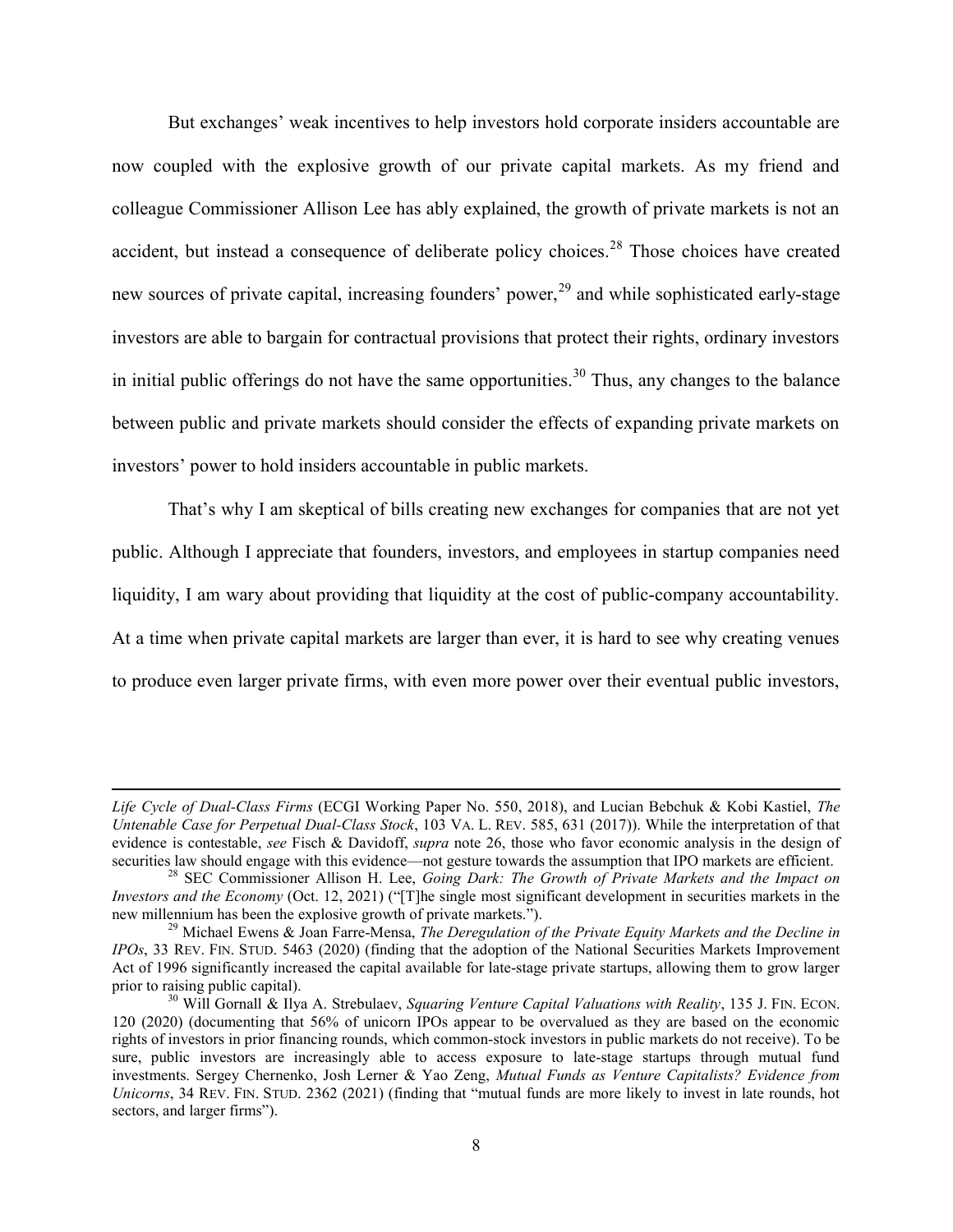should be a priority. Instead, the Congress and Commission should focus on ensuring that our public companies and the exchanges they trade on can be held accountable by investors.

## III. THE PATH AHEAD

 Although exchange oversight has been debated for years, we are still at the early stages of understanding how the economic incentives of powerful intermediaries can distort public markets. Before closing, I want to highlight two challenges that are likely to arise for this Subcommittee, and for the SEC, because of the lack of competition in our stock markets.

 First, the exchanges' power over listings also gives them control over how auctions are run to determine the closing prices of American public-company stocks. The closing price is the most important price of the trading day because it determines the net asset value of the funds that millions of Americans use to plan for their future. Yet important recent research finds that the New York Stock Exchange uses its considerable power over market design to favor its own floor brokers at the expense of price efficiency.<sup>31</sup> These prices are too important to American savers to allow them to be determined by anything but a competitive and efficient market.

 Second, the role of retail wholesalers in modern markets deserves lawmakers' attention. Two firms—Citadel Securities and Virtu—now handle more than 70% of all off-exchange retail trading, in part because payment for order flow to online retail brokers like Robinhood draws volume to them.<sup>32</sup> Indeed, Citadel now handles more trading volume than the New York Stock

<sup>&</sup>lt;sup>31</sup> Edwin Hu & Dermot Murphy, Vestigal Tails? Floor Brokers at the Close in Modern Electronic Markets (working paper, October 2021); see also Matt Levine, A Vaccine With a Poison Pill, Bloomberg Money Stuff (May 22, 2020) ("NYSE without floor brokers is a better and more efficient electronic exchange, but if you like floor brokers that is not quite what you want. You want whatever mysterious advantage floor brokers provide."). The New York Stock Exchange responded to this evidence not by suggesting that market structure might need further reform but by calling the study "flawed" the day it was issued,  $id$ , without specifying the flaw.

<sup>&</sup>lt;sup>32</sup> See Katanga Johnson & John McCrank, Analysis: U.S. Mulls Shaking Up Stock Trading Rules to Aid Small Investors, REUTERS (March 28, 2022).